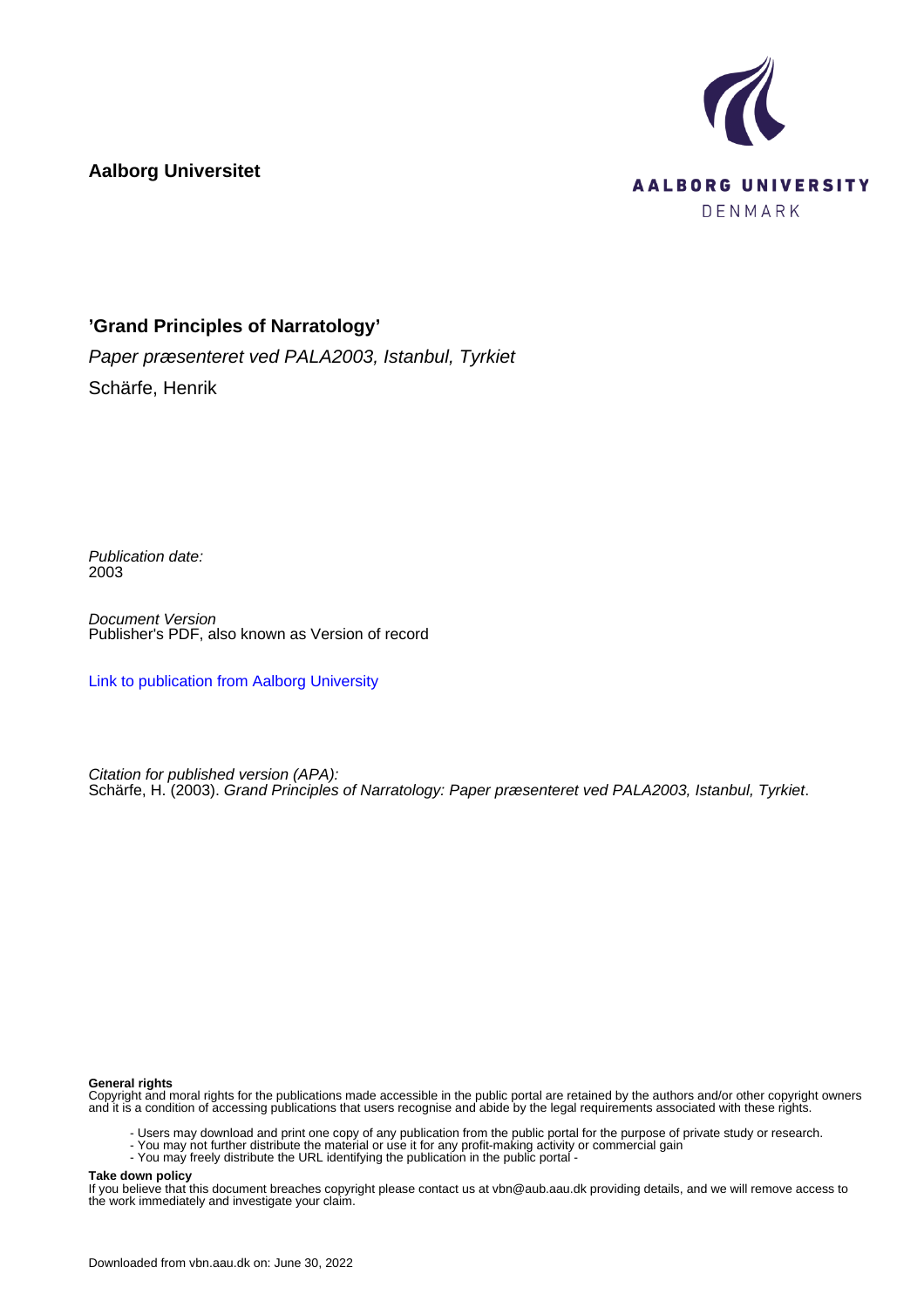## Grand Principles of Narratology

### Henrik Schärfe

### Department of Communication, Aalborg University, Denmark

#### scharfe@hum.aau.dk

Abstract: Through an analysis of a number of narratologies three Grand Principles are rendered as the epitome of much effort in narratology. The Principles are: Succession, Transformation and Mediation. The Grand Principles of Narratology correspond to three textual levels with their own characteristics in relation to different narrative concerns. Succession corresponds to a Narrative Syntax, addressing narrative coherence. Transformation corresponds to a level of Narrative Semantics, addressing the significance of correlating properties of textual elements, distributed throughout the narrative. Finally, Mediation corresponds to a level of Narrative Pragmatics, addressing questions of intentionality and relevance. These observations are collected in the 'Narrative Matrix', a model that may function as a guideline for narrative analysis, and as a means to discuss the expressive power of different narratologies. The description is subject to ontological considerations.

 Keywords: narrative theory, succession, transformation, mediation, semiotics, syntactics, semantics, pragmatics.

### 1. Introduction

One of the long-term goals of narratology is to account for the mechanisms of all narratives and only of narratives. In this paper, I suggest a framework for narratologies based on a combination of three fundamental principles and three semiotic dimensions. The three fundamental principles of narrative and of narratology are considered as the elementary forces of narrative discourse, of storytelling, of story logic, and of story comprehension. The essential methodological move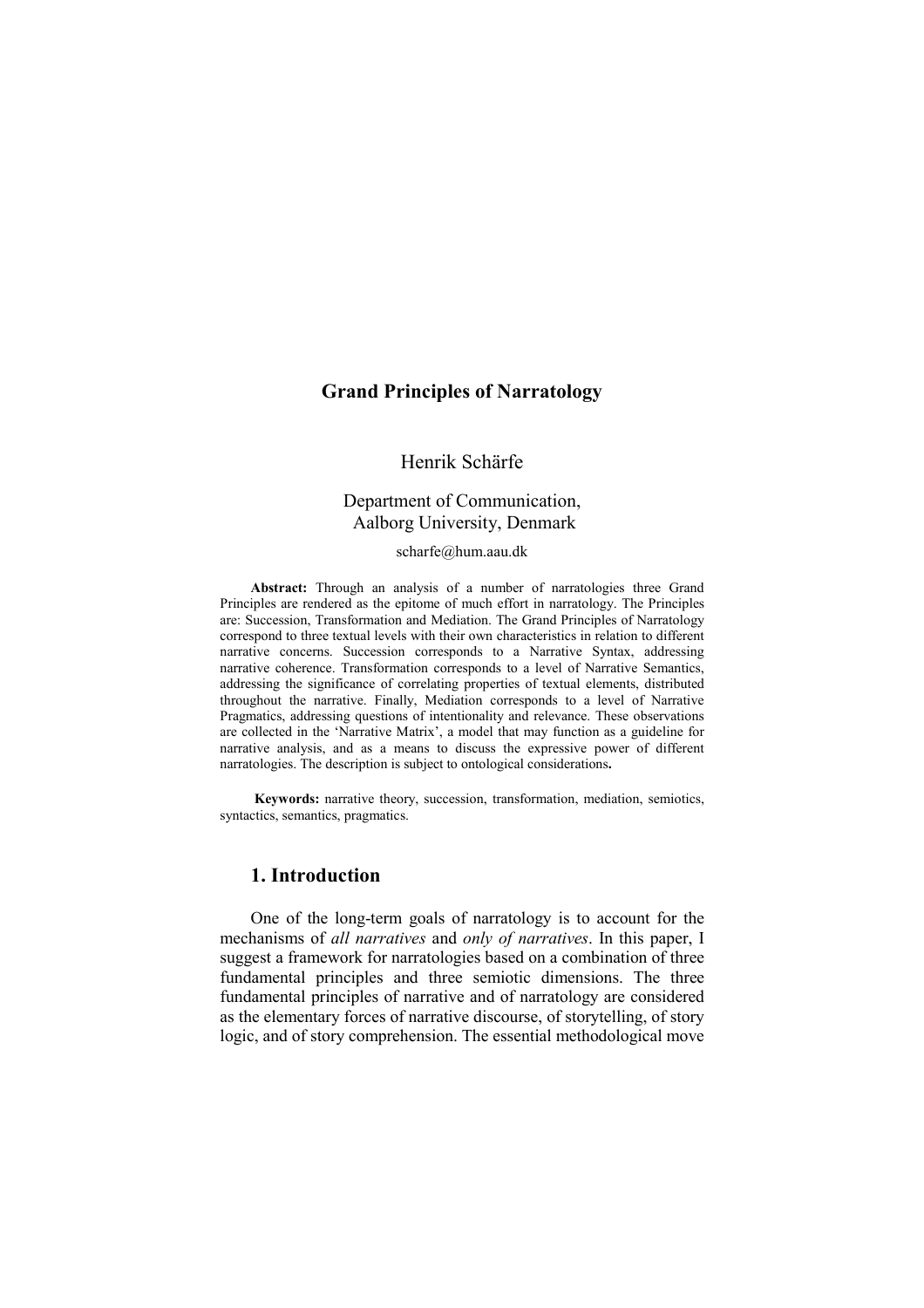in this paper is not only to identify these three constitutive elements, but in addition to apply them to the description of narrativity itself.

### 2. Defining Narrativity

I submit that narrativity can be defined as what takes place in texts where a complex relation consisting of three parts governs the relation between the text and that for which the text stands, between expression and content; and I submit that this insight is the epitome of much effort in narratology.

Firstly, in narration, incidents and objects are not simply stated (that would amount to nothing more than description) they are arranged in sequences. This is the principle of succession, which is rooted in our experience of time and change.

Secondly, in narration, sequences are more than episodical accounts (that again would amount to nothing more than description). Sequences are arranged in patterns signifying that some state of mind or some state of affairs undergoes some sort of change. This is the principle of transformation, and it is rooted in our perception of unities. Comprehension of unities enables us – among other things – to define beginnings and endings. The notions of time and succession in themselves do not.

Thirdly, narration conveys something other than the content to which the expressions refer. This is the *principle of mediation*, rooted in our desire and ability to communicate about more than our immediate surroundings. Mediation differs from the description of unity and time in that this principle allows us to let the configuration of the unity refer to something outside the world of the text. Words like 'premise' and 'rationale' points to this principle.

None of the three principles can stand alone as valid explanations for the extremely complicated mechanisms of narrative communication, and none of them can be omitted. Taken together, however, they explain how we utilize narratives to isolate, designate, and mediate. That is: they account for the essential parts of how we make sense of the world through narratives. Seen as a whole, the principles of succession, transformation and mediation allows us describe all and only narratives, and it provides a backbone for describing and evaluating narratologies. By removing any of these, the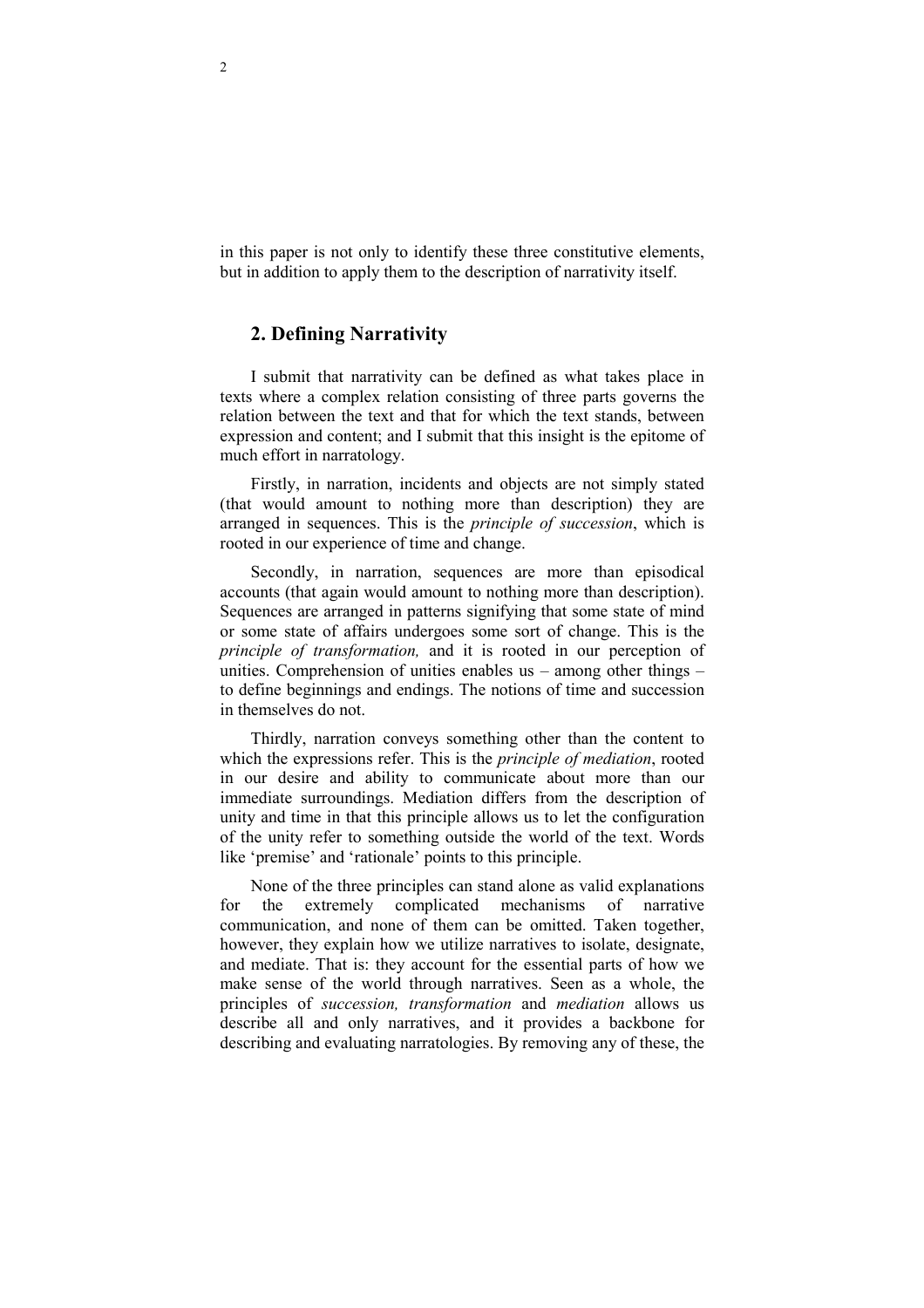construction falls apart, and we are left with something other than a narrative.

### On Succession

According to Kant, all things are in time, and in the substratum of time only coexistence or succession can occur (Kant 1934: 212). Coexistence (conjunction) does not constitute a narrative since nothing happens. In coexistence, things simply are, and there is no temporal order. For the sake of the argument, imagine two propositions:

- A) Peter fired his gun.
- B) Paul dropped dead to the floor.

In coexistence 'A and B' equals 'B and A'. That is to say that the interpretation of A has no bearings on the interpretation of B and vice versa. For all we know, the two incidents could occur at different continents (in a Californian sunset and in a Scandinavian daybreak). All we can say is that two things happen at the same time. But if the incidents are placed successively, we get:

- C) Peter fired his gun and Paul dropped dead to the floor, or
- D) Paul dropped dead to the floor and Peter fired his gun.

It is possible to maintain that the two incidents in C) as well as in D) are separate occurrences, but it is much more difficult, especially in C). Given a frame containing the propositions that someone fires a gun and that someone dies, we are likely to infer that the first person shot the second. The reason is that we apply inferences with respect to temporality and causality to the text. In the words of Tomashevsky: "We must emphasize that a story requires not only indications of time, but also indication of cause. " (Tomashevsky 1965: 66)

We are beings of time, and we are aware of it. This was evident to Kant, and to many others before him, including Leibniz who argued that our reasoning is based on two principles: that of contradiction and that of sufficient reason (Leibniz 1999: §31-32). Both of these are based on temporality and causality.

To illustrate this and the following principles, please consider this well-known fable by Aesop: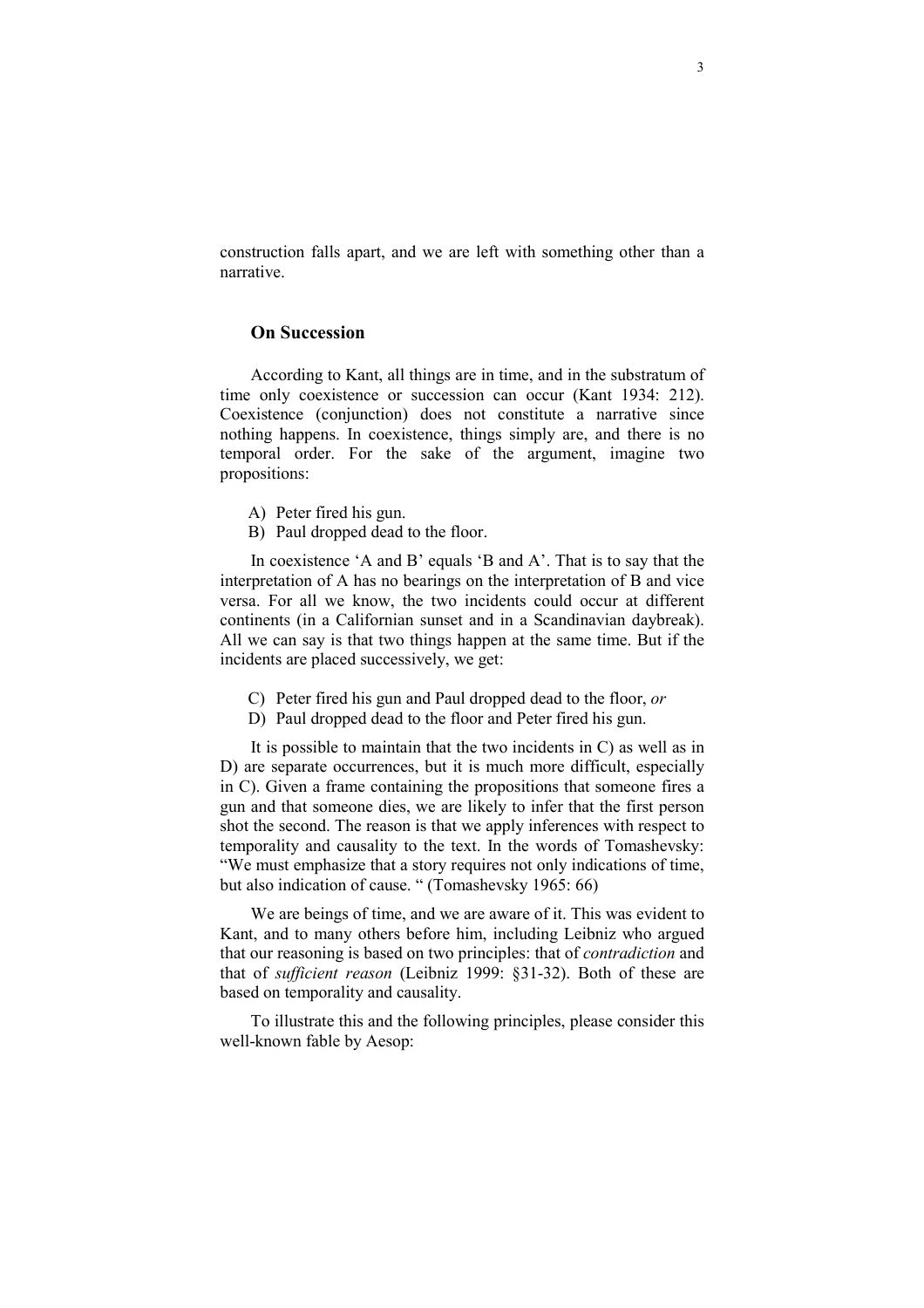The Hare and the Tortoise

 A HARE one day ridiculed the short feet and slow pace of the Tortoise, who replied, laughing: "Though you be swift as the wind, I will beat you in a race." The Hare, believing her assertion to be simply impossible, assented to the proposal; and they agreed that the Fox should choose the course and fix the goal. On the day appointed for the race the two started together. The Tortoise never for a moment stopped, but went on with a slow but steady pace straight to the end of the course. The Hare, lying down by the wayside, fell fast asleep. At last waking up, and moving as fast as he could, he saw the Tortoise had reached the goal, and was comfortably dozing after her fatigue.

Slow but steady wins the race. (Aesop)

We recognize the principle of succession by which the incidents are arranged. The sequence of the events is fairly clear, and can be rendered as follows:

- I-1. A hare ridicules a tortoise<br>I-2. The tortoise replies laughi
- The tortoise replies laughing that she will beat the hare in a race
- I-3. The hare believes that the assertion of the tortoise is impossible
- I-4. The hare assents to the proposal of a race
- I-5. The hare and the tortoise agrees to let a fox arrange the race
	- a. A fox arranges the race
- I-6. They start the race together
- I-7. The tortoise never stops racing
- I-8. The hare lays down at the roadside and
	- a. falls asleep
- I-9. The hare wakes up and
	- a. runs as fast as possible and
	- b. sees that
- I-10. The tortoise has finished the race and is resting.

Here, the incidents are presented in canonical (Ohtsuka and Brewer 1992) or unequivocal order (Herman 2002: 213), meaning that for any two incidents it is possible to ascertain an exact temporal relation. It should be mentioned, however, that the partial order is much more common that the unequivocal order. This is especially true if we consider time as durations rather than as instances. In theories of time and temporal logic the question of time as instants versus time as durations has been a great concern. Under this perspective, it is somewhat surprising that this matter by and large is left uncommented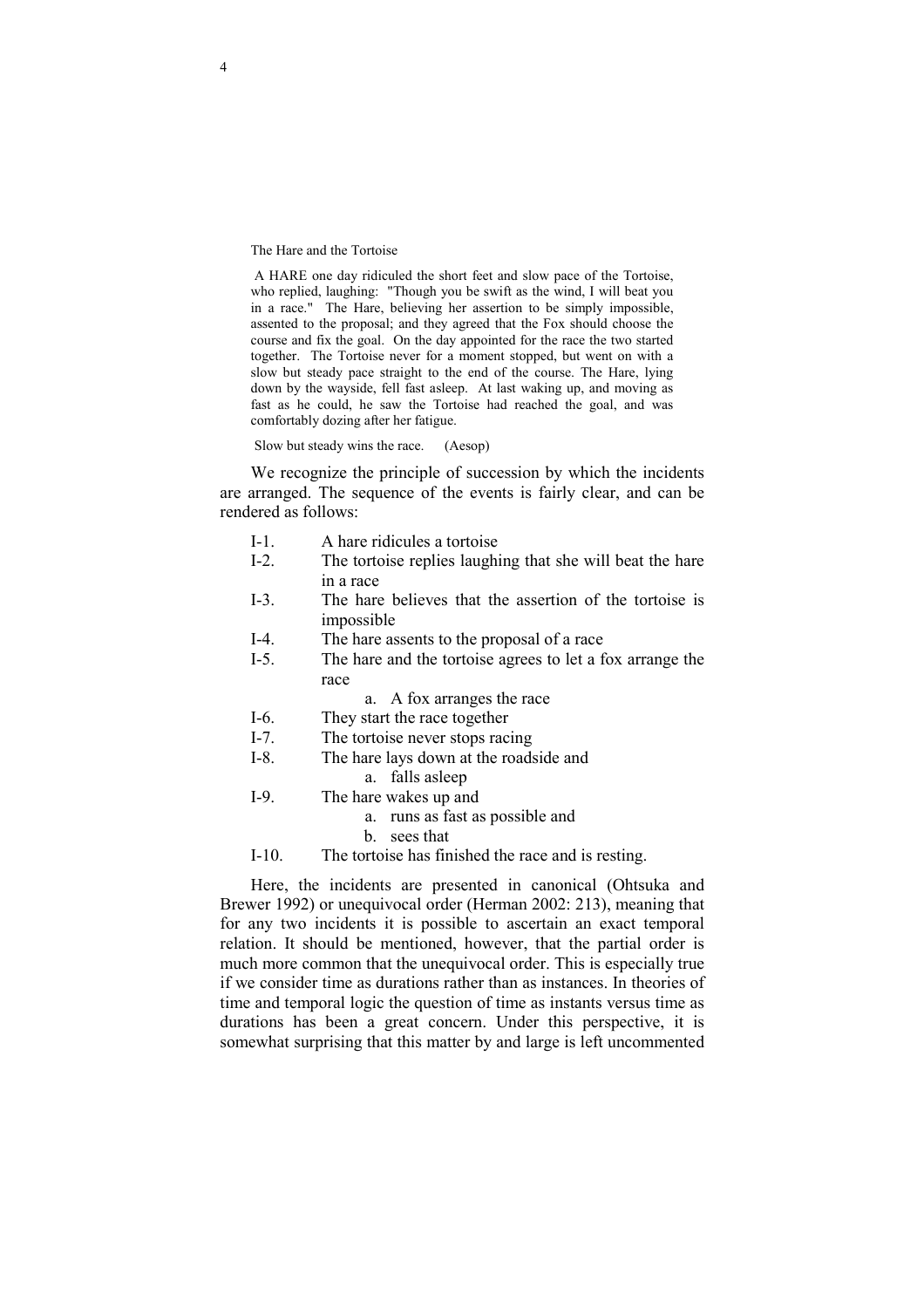by narratologists. In fact, Todorov, a firm believer in the principle of succession seems to exclude duration from the constitutive elements of narration (See the quotation in section 3). In the tradition following Genette, (Genette 1980) the term duration simply denotes a relation between discourse time and story time. In the present analysis, we shall simply say that events are related by temporality and causality. A graphic representation of the causal relations in the fable may look like this:



Fig 1 Causal dependencies

Without a doubt, the first grand principle in narratology is that of succession. I am not aware of any narratology that questions this. But true as this may be, the principle of succession in itself has some severe limitations. For instance: what exactly do we mean when we infer a causal relation? Certainly, it cannot mean anything like Mill's 'invariable sequence' according to which A is immediately followed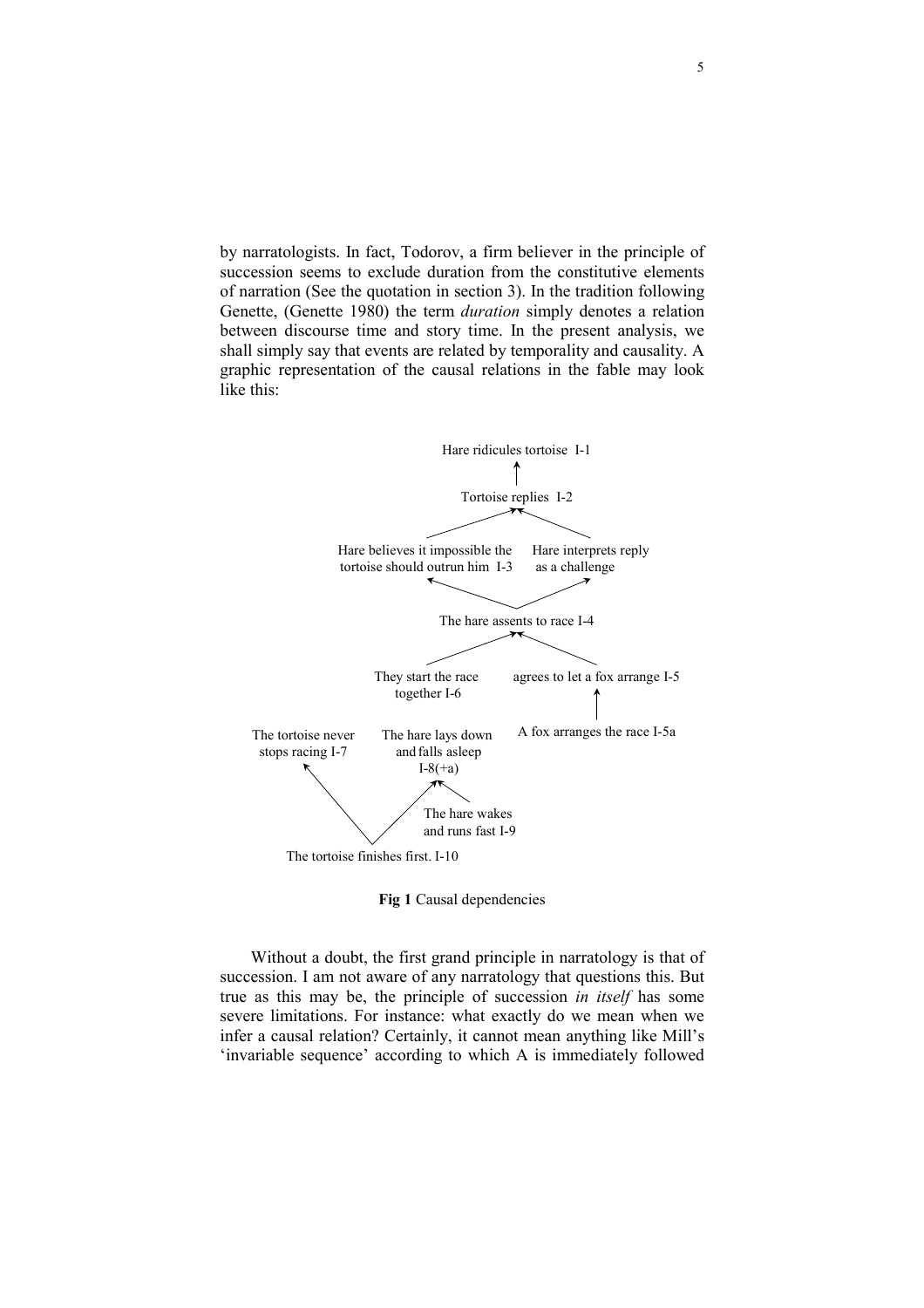by B and anything similar to A is always immediately followed by something similar to B. This would entail that whenever (this) hare agrees to race a tortoise he will go to sleep during the race. And 'cause' cannot be explained by counterfactual implication, which is to say that if A had not happened, B would not have happened; since this would entail that if the hare had not begun the race, he would not have fallen asleep.

Please note in fig.1 that the chain of dependencies simply breaks once the race begins. The incidents 7-10 are not in any logical sense dependent on elements stated in incidents 1-6. Not even the portrayal of the hare as arrogant (in I-1) is enough to anticipate the strange case of a track-runner that goes to sleep in the middle of a race. Even for small and dense narratives like this, the notion of an unbroken chain of causes and effects does not hold because it does not take into account the phenomenon of peripeteia. Moreover, it is important to note that the dependencies are traceable only backwards. A forward counterpart is simply not feasible. On the contrary: from (almost?) any point in the narrative it is possible to envision alternative courses of action, and hence different conclusions. Sometimes, this is exactly the point. See for instance Manfred Jahn's work on 'garden-path narratives' (Jahn 1999).

The principle of succession, granted a primary status, lends itself to another principle of massive importance. This principle is that of transformation, and the reason for the intricate relationship between the two principles resides in the fact that succession is a prerequisite for describing change, and without change there can be no narration.

#### On Transformation

Aristotle's notions of beginning, middle, and end illustrate this principle and its consequences vividly. In (Aristotle: book 7), Aristotle defines a beginning as:

… that which does not itself follow something by causal necessity, but after which something naturally is or comes to be.

 Both parts of this definition points to a temporal order. But the notions of 'beginning' and 'ending' have wider bearings than just that of temporality. Prominent scholars such as Ricoeur and Bruner have enriched our understanding of this matter. Ricoeur, on his part investigated in great detail the relation between time and narrative,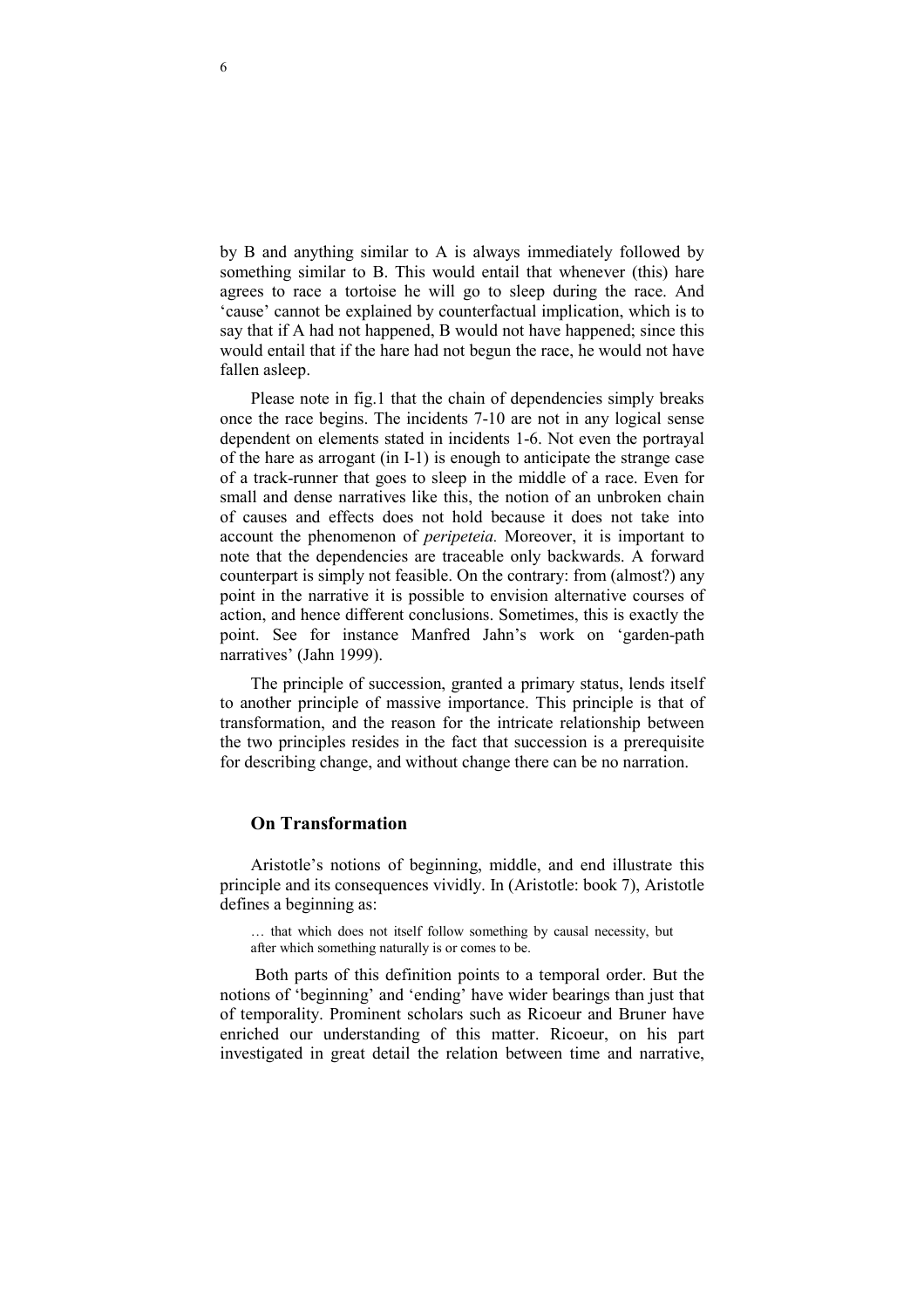rooting his thinking in the works of Aristotle, Augustine and Heidegger (Ricoeur 1984). In Ricoeur's thinking the matter of time plays an important role not only because sequentiality is a prime factor in constructing narratives, but equally important, because our understanding of narratives is grounded in temporal experience, at the level of reading and at the level of existing. Bruner, on his part, also points to the principle of succession as the first property of narrative. And like Ricoeur, he underlines that sequentiality is established by means of a higher principle. On the nature of narrative, Bruner argues:

"Perhaps its principal property is its inherent sequentiality: a narrative is composed of a unique sequence of events, mental states, happenings involving human beings as characters or actors. These are its constituents. But these constituents do not, as it were, have a life of their own. Their meaning is given by their place in the overall configuration of the sequence as a whole – its plot or fabula." (Bruner 1990: 43)

In the fable, the principle of transformation is recognized by the overall configuration of elements. In the text we find actions (characterized by verbs), situational dependencies (e.g. that the race is arranged by a notorious runner – a fox), and the *patterns of reaction* (e.g. insult – response). And the elements are tightly connected into a unity, here underlined by the rhetorical trope of a chiasm. The event structure can than be displayed as follows:



Figur 2 Chiasmic display of events

Even in a narrative as simple as this, we see how the principle of succession generates a coherent structure in which the elements are held together because one situation is transformed into another. Narratologies such as those of (Propp 1968), (Lévi-Strauss 1963), (Greimas 1966) and (Campbell 1993) comes to mind. Later, Todorov made his now famous claim that: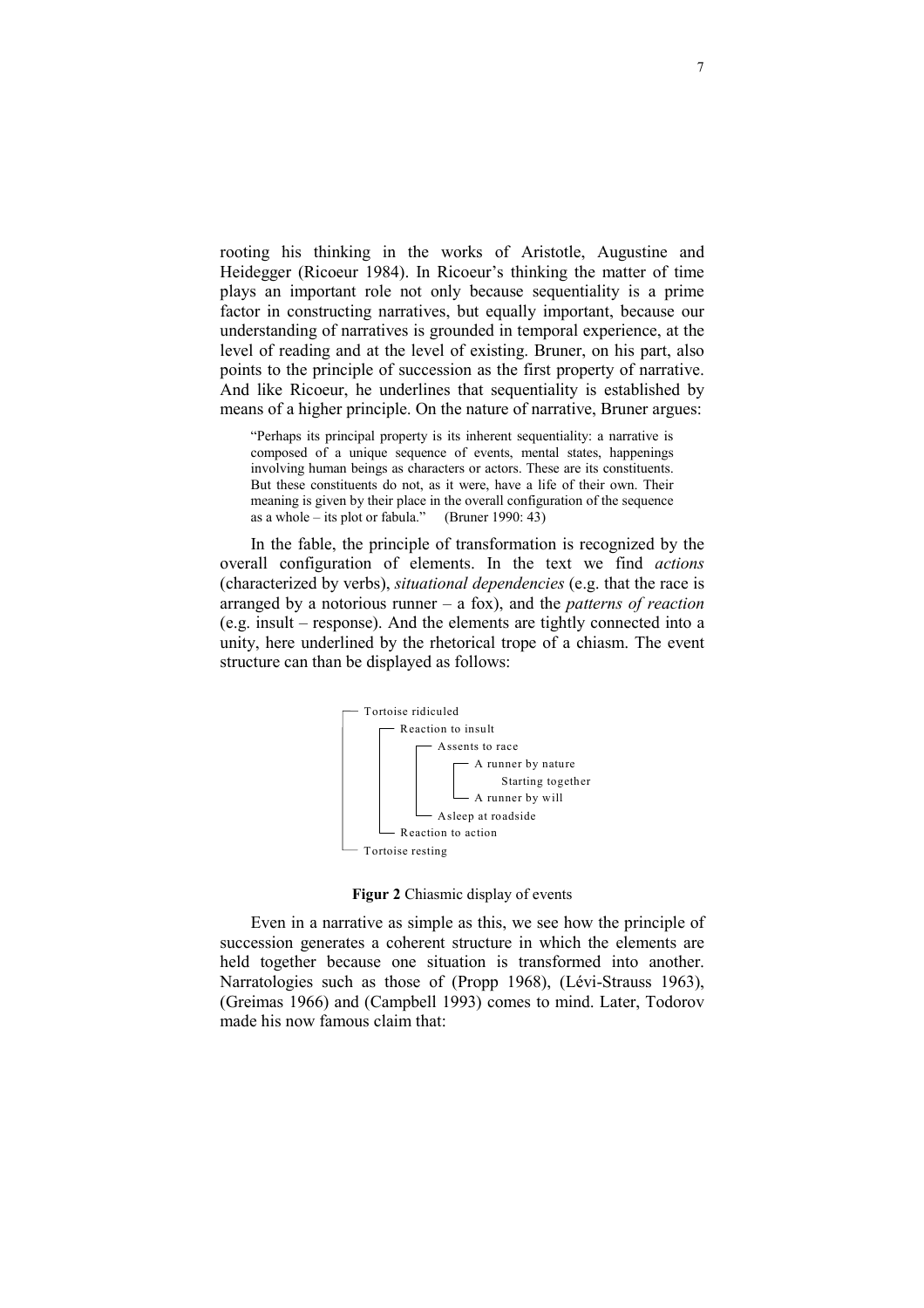Thus it is incorrect to maintain that the elements are related only by succession; we can say that they are also related by transformation. Here finally, we have the two principles of narrative.

(Todorov 1971)

### On Mediation

But there is more. If we are to account for all and only narratives, these two principles are insufficient. Succession and transformation are essential components of narratives. But they are also fundamental principles of many other texts, including cooking recipes, travel plans, many scientific papers, and user manuals.

In the definition of narrative, I state a third principle: that of mediation. Words like relevance, intention, rationale, and verisimilitude comes to mind here. In the context of narrative communication, none of these can be accounted for by the principles of succession and transformation. If we look at the text itself, and the inner workings of contingencies relating textual elements, the highest level we can rise to is the phenomenon of reportability as proposed by Labov (Labov 1972), which means that some incident is of such qualities that it is worth reporting. The first two principles cannot account for the communicative power of narratives, and neither can the third principle be understood independently.

The principle of mediation means that the text refers to something other than the content of the text itself. This principle is frequently hinted at in the narratological literature as a principle in its own rights (McQuillan 2000: xi), as the epistemological condition under which narrative structures are employed (Greimas 1966), or as a pragmatic condition intrinsic to storytelling: "To tell a story is inescapably to take a moral stance, even if it is a moral stance against moral stances." (Bruner 1990: 51)

If we think of two texts, say the hare – tortoise fable and a recipe for apple-pie, and than ask a number of questions, the difference between the text types will be clear.

 Consider questions such as: 1) What is the text about? 2) What does it tell us? 3) What do we learn from the text? For the apple-pie recipe, the answers to all of those questions are exactly the same: how to make apple-pie. But for the fable, the answers differ greatly. Suppose a group of listeners heard this fable for the first time, and we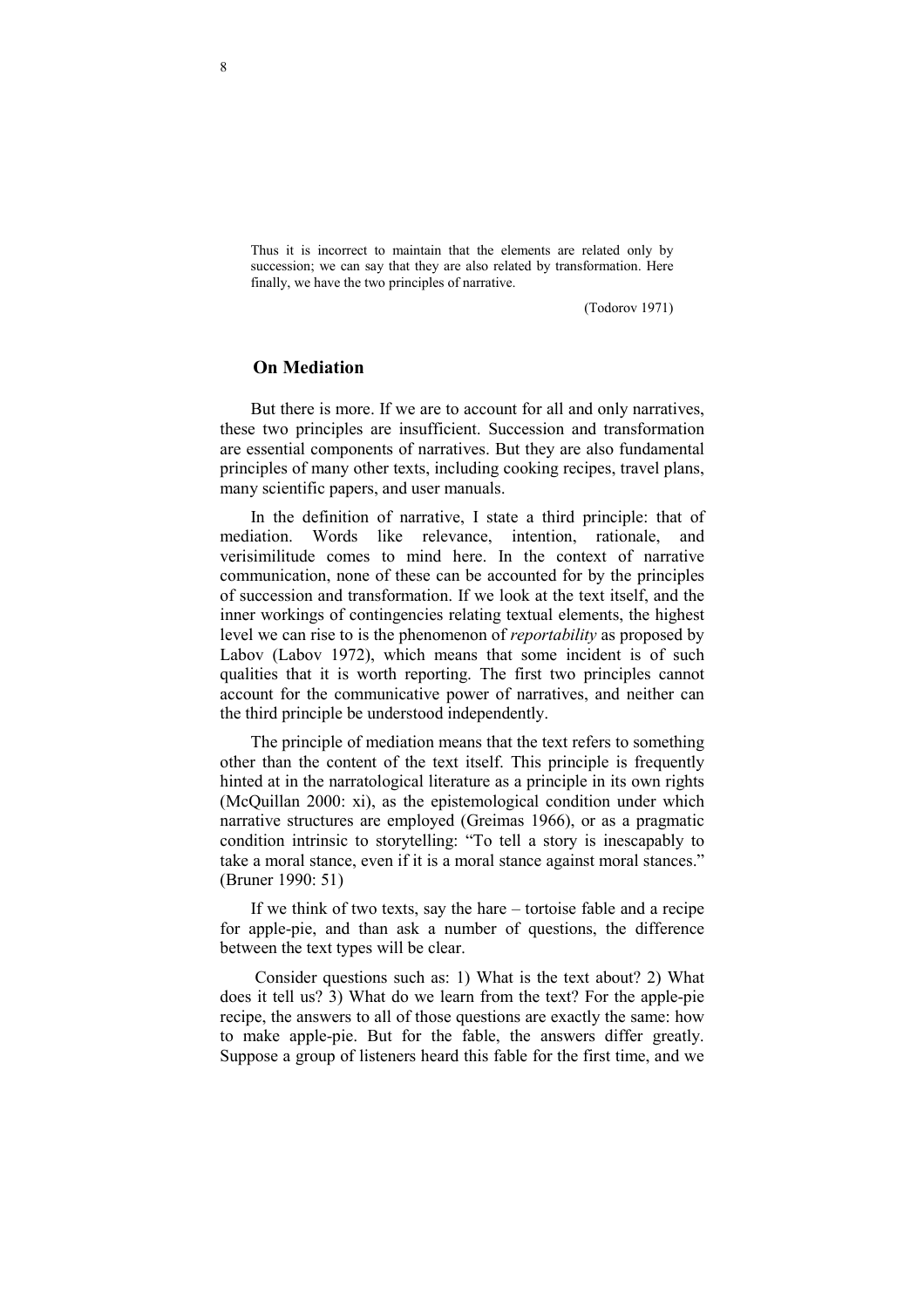than asked them questions 2) and 3); if their answers were simply accounts of the incidents, I would conclude that they had not understood the story at all. That is to say, that the *point* of the story had gone unnoticed. Moreover, I would not be surprised at all if the obtained answers were very much alike; typically something about good qualities in men, good conduct of live etc. But how is that? What is it that makes us 'tolerate' speaking animals, and in terms infer that the outcome of their doings has some bearing on our lives? The answer resides in the power of narrative mediation.

The fable can give rise to another perspective on mediation. The fable is quite well known, and can be identified as type 275A in the Stith Thompson catalogue (Thompson 1973). And the central idea (motif) can be found in many variations in different cultures. The Stith Thompson catalogue reports versions from Latvia (275B), Spain (275C), Japan, India, West Africa, and different places in North America as well as from Europe. I would like to draw attention to a version from the Nez Perce tribe of northwestern America, called 'Turtle Races with Bull' (Hines 1999: 171). In this variation, which is not included in the Stith Thompson catalogue, the winner gets as his price the right to eat the loser. The stakes are higher, but the two stories are quite similar. The conclusions, however, differ substantially. In the Nez Perce version, the turtles defeat the bull and than devour it, after which the author concludes that: 'Thus it came to be said that turtle meat is very, very good for eating; it is really Bull's meat' (Hines 1999: 173).

The question that now arises is this: How can it be that the same narrative structure can by used to promote a cosmogonic premise – as in the case of the Nez Perce story and an anthropological premise – as in the case of the fable by Aesop? In the words of Ricoeur:

… a narrative conclusion can be neither deduced nor predicted. There is no story unless our attention is held in suspense by a thousand contingencies. Hence we must follow the story to conclusion. So rather than being *predictable*, a conclusion must be *acceptable* 

#### (Ricoeur 1981: 277)

Thus, narrativity is regarded a characteristic of texts that incorporate all three principles as fundamentals. In the following I shall consider how these principles can be integrated in a framework that allows analysis of narrative communication. The means to do that is to consider the American tradition of semiotics as a second constitutive element of the model proposed in section 4.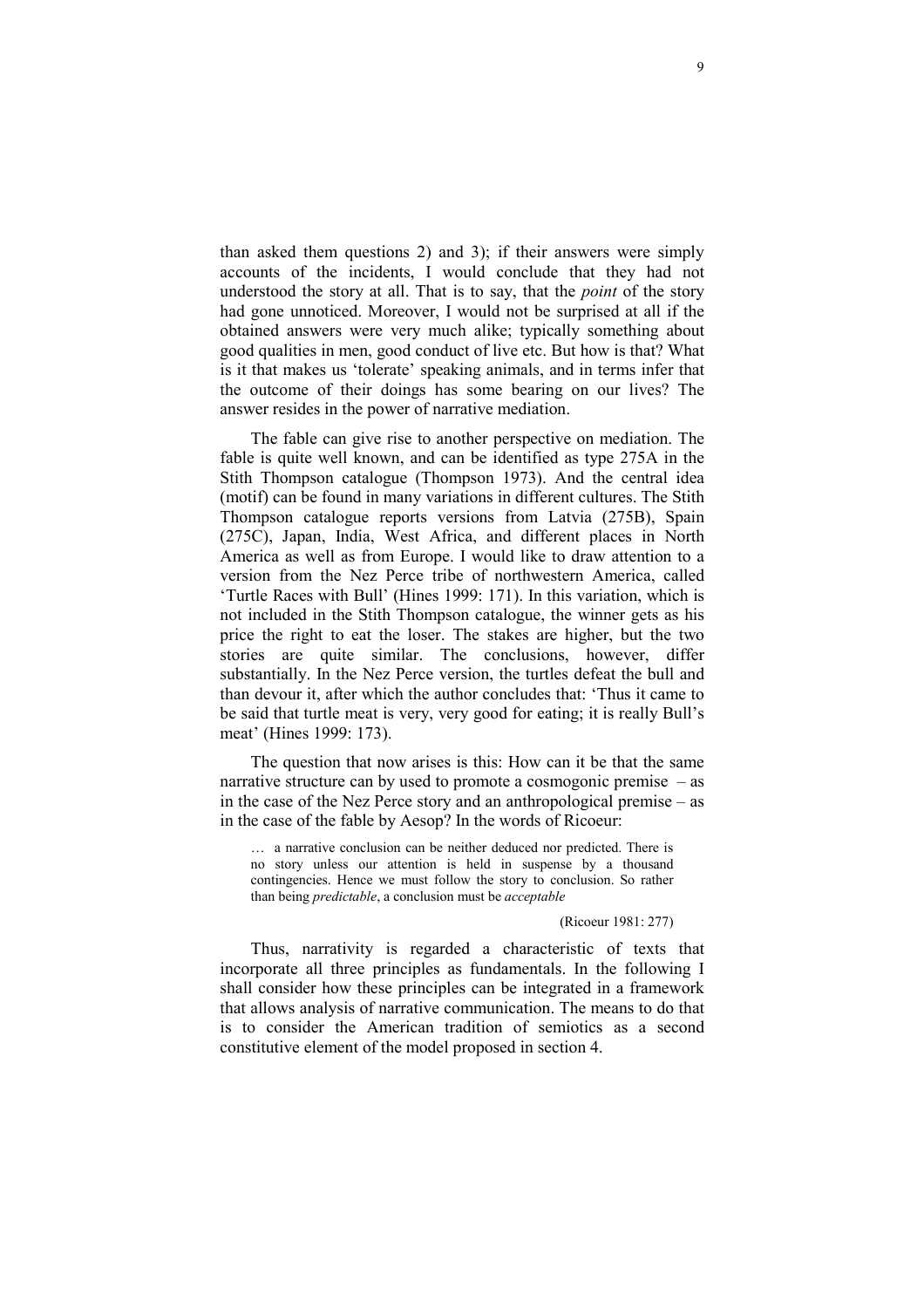## 3. Semiotics

If we think of the minimal unit of narrative as a sign in the semiotic sense, is becomes possible to consider the aspect of succession, transformation, and mediation from a different perspective. In the tradition of American semiotics, after C.S. Peirce, the notion of a sign is defined as: "… something which stands to somebody for something in some respect or capacity." (Peirce 1992: 2.228).

Following this definition, it becomes obvious that the level of analysis is not determined in advance, and that a theory of signs can be a suitable framework for different kinds of analysis. C.W. Morris defined three dimensions of semiotics that have earned him a reputation as one of the founders of semiotics (Nöth 1995: 49). Just like Peirce, Morris believed that semiosis consists of three parts: The relation between signs, the relation between sign and that for which the sign stands, and the relation between the sign and the interpreter. He named these areas: syntactics, semantics, and pragmatics, respectively (Morris 1938: 6-7). The terminology suggested by Morris has prevailed to the present day, except – of course – that his successors readily renamed syntactics as syntax.

The tripartition into syntax, semantics, and pragmatics has been of great influence, especially in the area of linguistics, but in Morris' theory – as in that of Peirce – the notion of a sign is not restricted to the linguistic sign. Thus, by following this tradition, the framework that emerges embraces the transposability of narratives from one media to another.

## 4. The Narrative Matrix

In narrative semiotics the quality of the individual sign depends on the scope and purpose of analysis. That is to say that anything we can justifiably describe as a minimal unit may be considered as a sign that can by studied under the perspectives of syntactics, semantics, and pragmatics. Thus, by narrative syntax I denote the study how minimal units of narrative can be combined into meaningful sequences. This area is intrinsically related to the principle of succession. By *narrative semantics* I denote the study of the significance that minimal units obtain from the things that they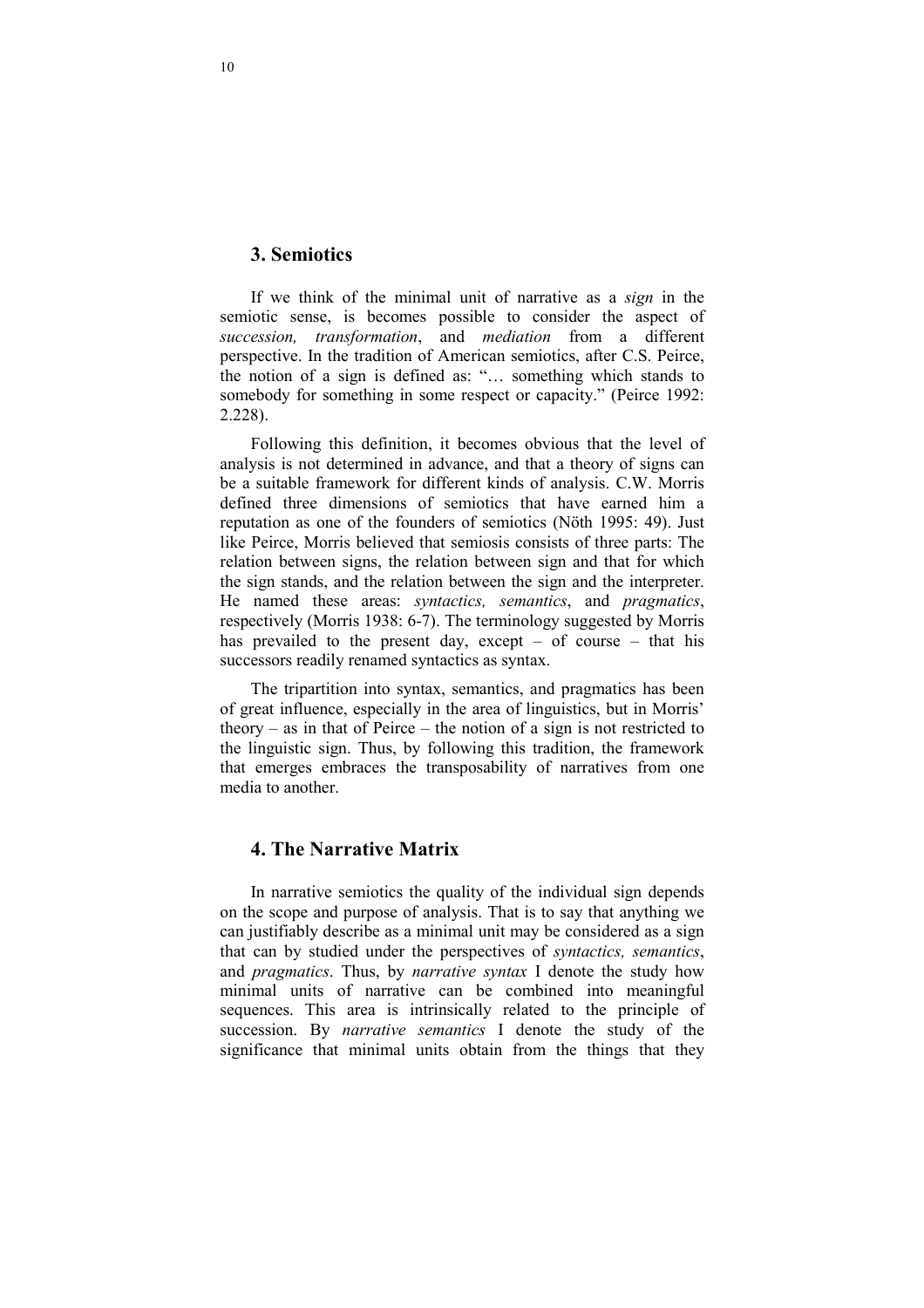(individually or collectively) represent. This area is intrinsically related to the principle of transformation. And by narrative pragmatics I denote the study of how collections of minimal units become the bearer of information distinct from the objects that the signs represent. This area is intrinsically related to the principle of mediation. But rather than simply restating the three grand principles of narrative into levels, or dimensions, I shall suggest that these two ways of describing narrativity complement each other. In other words: each principle and each dimension can be seen as having three aspects, defined by each other. This double tripartition can generate a narrative matrix that takes as in-put any minimal unit that we desire to investigate.

|                   | <b>Succession</b> | Transformation | Mediation |
|-------------------|-------------------|----------------|-----------|
| <i>Syntactics</i> |                   |                |           |
| <i>Semantics</i>  |                   |                |           |
| Pragmatics        |                   |                |           |

In the following, we shall consider the two most prominent classes of minimal units: incidents and descriptive elements.

### Incidents

| <b>INCIDENT</b>   | <b>Succession</b> | Transformation | Mediation |
|-------------------|-------------------|----------------|-----------|
| <i>Syntactics</i> | Order             | Progression    | Relevance |
| <i>Semantics</i>  | Performance       | Outcome        | Role      |
| Pragmatics        | Motivation        | Trait          | Reason    |

At the syntactical level we consider the relation between one incident and another incident. It is well described in the literature that incidents are organized by means of temporality and causality to establish a certain order among them. The incidents may be reported in a number of different ways (see below), but nonetheless, the reader of the narrative must be able to place the events relative to each other. This is the principle of succession at work. But equally important, the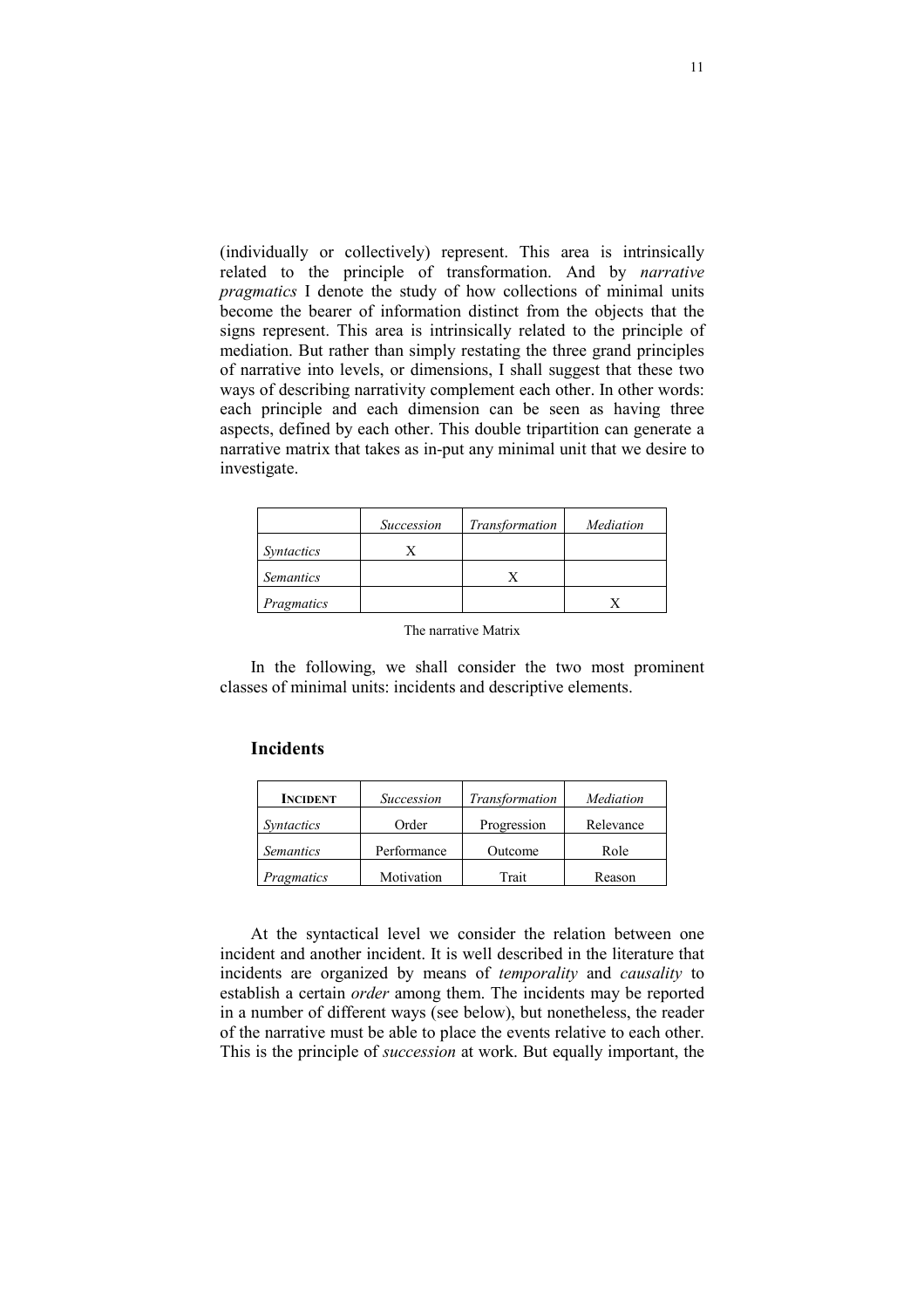syntactic level is also what constitutes our sense of progression between states of affairs. That is to say that the ordering allows us to talk about one situation in which something is true, as before or after another situation in which something else is true. The reader must also be able to conclude that one situation has been transformed into another situation, and that the characters and other elements of the narrative maintain their identity throughout this transformation. Finally, the syntactic level can be used to fashion an anachrony between story and discourse by not reporting the incidents chronologically but in an alternative order, by means of analepsis, prolepsis, or starting in media res. This is often done to create tension or to enhance attention in the narrative, in which case it is a matter of succession. But it can also by used to demonstrate that, say; a character gradually learns some truth about something, in which case it is a matter of mediation, because the ordering pertains to something else than simply the chronology of the related incidents. In this way, the syntactical level has the capacity to mediate matters of relevance regarding the order of progression.

At the semantic level, we may benefit from Chatman's distinction between actions and happenings (Chatman 1980). When actions or happenings are linked together in sequences we may identify patterns or action schemata, which allows us to further describe dependencies between actions, and label some of them as 'response', 'reaction', 'answer'; and some of the happenings as 'result', 'consequence', etc. Under one heading we may talk about the performance of the characters. When such a sequence is viewed as a transformational scheme, it becomes possible to describe the semantics of the outcome of a sequence as, say, a success or a failure. Finally, the semantics of incidents can be used to mediate something that is not actually intrinsic to the incidents themselves or to their outcome, namely to present certain actions as e.g. heroic or pathetic, trustworthy or treacherous, and certain patients of happenings as victims or as fortunate ones. In this way, the semantics extends to the characters role in the overall narrative in the capacity of relating the performance to the outcome. The notion of an 'actant' comes to mind here.

The pragmatic level takes us 'behind the scene', and allows us to describe successive events in terms of motivations for this or that action. E.g., where a sequence of actions may be semantically summarized as a 'flirt' or as a 'deception', a pragmatic summary may render this as 'desire'. Similarly, a transformational sequence may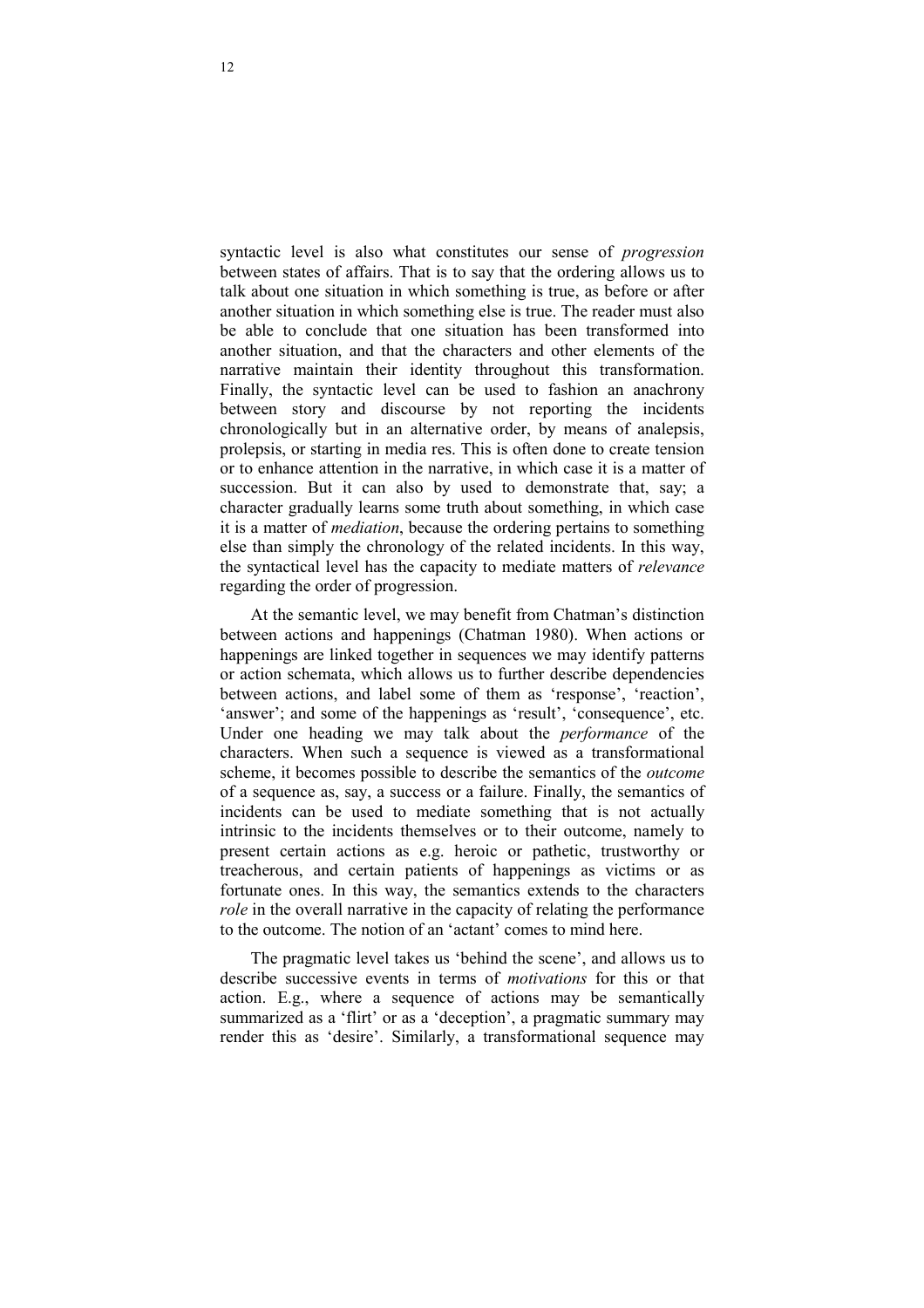render the outcome (from the semantic level) in pragmatic terms as a trait of a character, that the semantics of the incident in itself could not vouch for. The pragmatic level also holds the capacity to mediate the premise of the narration or the reason for this particular narrative to take place.

#### Descriptive elements

Even narratologies that depend strictly on temporal relations between certain actions (such as (Propp 1968), (Dorfman 1969), and (Campbell 1993)) rely heavily on description as well as action. In fact, the notion of an initial state – as well as of other states – compels us to consider description as an intrinsic part of narrative, however briefly it may be presented in the actual discourse. That is to say that not only actions (incidents) are subject of temporality, but also conditions characterized by the absence of action (pertinent to the overall chain of events) are subject to temporality.

Both of them receive their significance form their place in successively ordered chains of incidents, and both rely on temporality. A state of equilibrium means one thing at the beginning of a tale, but something quite differently at the middle of a story. Todorov remarks:

Description and narrative both presuppose temporality, but the temporality differs in kind. The initial description was situated in time, to be sure, but in an ongoing, continuous time frame, whereas the changes that characterize narrative slice time up into discontinuous units: duration-time as opposed to event-time. Description alone is not enough to constitute a narrative; narrative for its part does not exclude description, however.

#### (Todorov 1990: 28)

Descriptive elements are identifiable as occupying the semantic relations of manner, characteristic, and attribute.

| <b>DESCRIPTIVE</b><br><b>ELEMENT</b> | <b>Succession</b> | Transformation | Mediation |
|--------------------------------------|-------------------|----------------|-----------|
| Syntactics                           | Order             | Progression    | Relevance |
| <i>Semantics</i>                     | Description       | Change         | Role      |
| Pragmatics                           | Motivation        | Trait          | Reason    |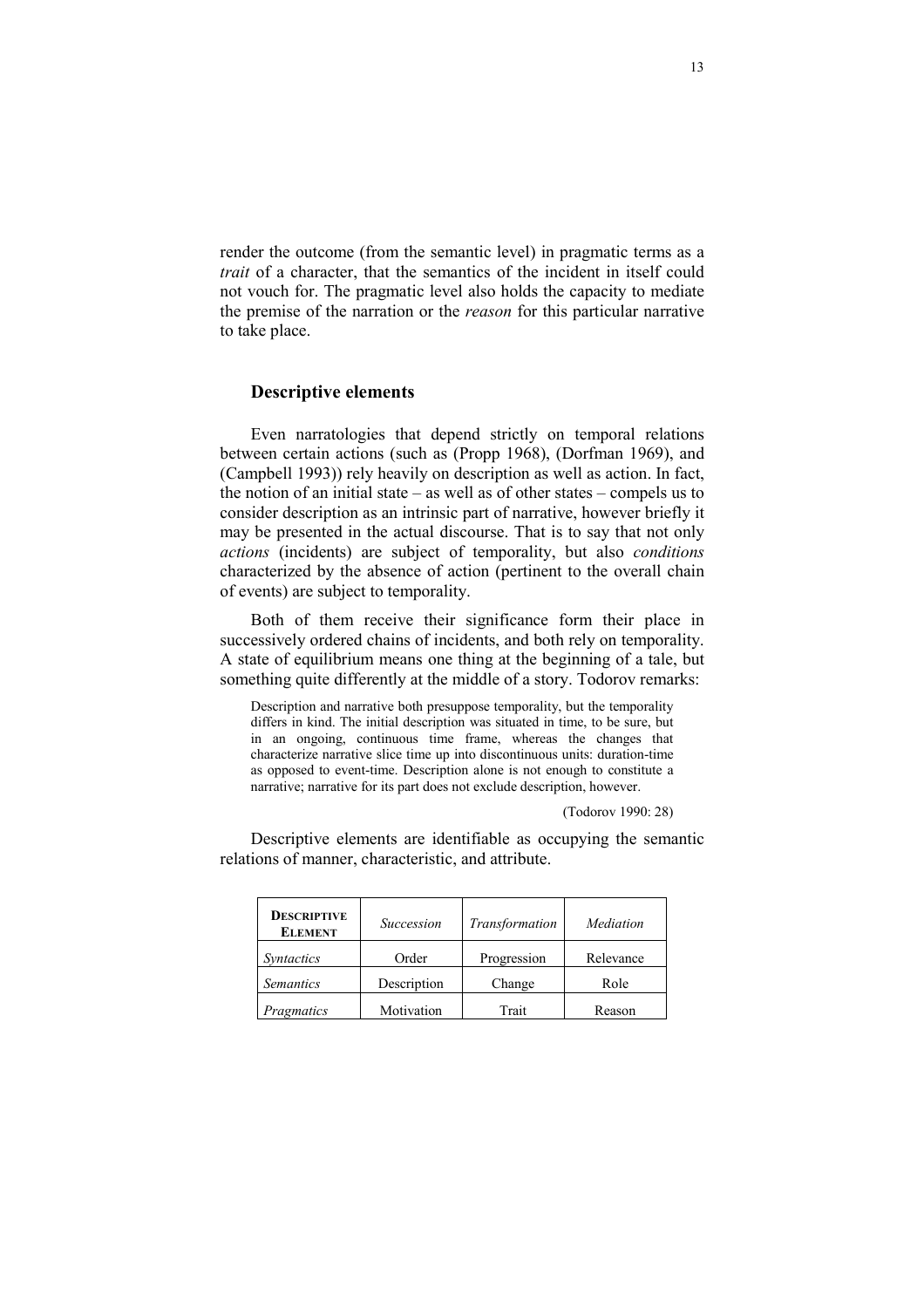If we take as our minimal unit the notion of descriptive elements, it is fairly obvious that the three levels for the most parts can be described in the same terms as in the case of the incidents. This is not surprising, considering that descriptive elements alone cannot constitute narration, but that they add to the narrative. Thus, the syntactic and the pragmatic level remains essentially the same, but the construal of the semantic components must obviously be altered since performance and outcome are unsuitable to account for adjectives and similar constructions. These two aspects I shall name *description* and change, respectively.

## 5. Conclusion

By stating three fundamental principles of narratology, and by combining them with three semiotic dimensions, a model – the narrative matrix is generated. The names of the slots in the matrix may be subject of discussion, and depending on the scope and purpose of analysis, different terms may be applied. Nonetheless, many kinds of narrative analysis will employ terms that are subsumed by the categories event and descriptive element, in which case the suggested names of the slots will still make sense. In fact, the narrative matrix embraces a great number of minimal units, atomic as well as compound. Examples include: themes, events, emotional displays, diegetic shifts, shift in deixis, etc.

Moreover, the model sustained by this double tripartition can be used to evaluate and compare different narratologies, since a given theoretical observation rarely (if at all) makes use of all nine slots in the narrative matrix.

### References

- Aesop Aesop's Fables Translated by George Fyler Townsend´ in, Available at http://classics.mit.edu/Aesop/fab.mb.txt.
- Aristotle Poetics. Translated by S.H. Butcher, eserver.org. University of Washington http://eserver.org/philosophy/aristotle/poetics.txt.
- Bruner, J. Acts of Meaning. Harvard University Press, 1990.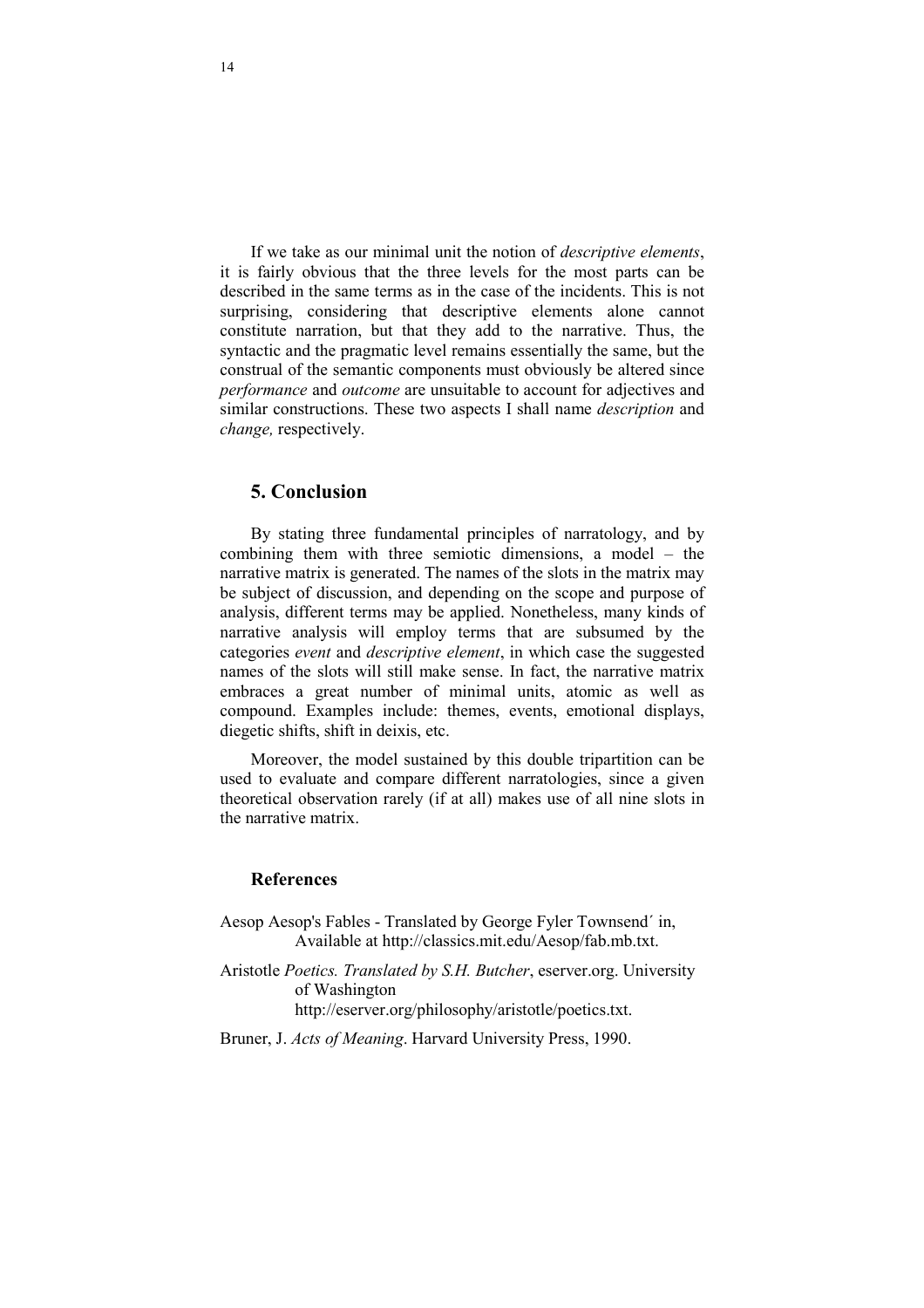- Campbell, J. The Hero With a Thousand Faces. 1949. Fontana Press, 1993.
- Chatman, S. Story and Discourse. Cornell University Press, 1980.
- Dorfman, E. The Narrame in the Midieval Romance Epic. University of Toronto Press, 1969.
- Genette, G. Narrative Discourse. Cornell University Press, 1980.
- Greimas, A. J. Semantique Structurale. Paris: Librairie Larousse, 1966.
- Herman, D. Story Logic. University of Nebraska Press, 2002.
- Hines, D. M. Tales of the Nez Perce. Fairfield, Washington: Ye Galleon Press, 1999.
- Jahn, M. 1999.´"Speak, friend, and enter": Garden paths, Artificial Intelligence, and Cognitive Narratology´ in D. Herman (ed.) Narratologies: New Perspectives on Narrative Analysis, Ohio State University Press: 167-194.
- Kant, I. Critique of Pure Reason. (tr. N. Kemp-Smith): Macmillan, 1934.
- Labov, W. Language in the Inner City: Studies in Black English Vernacular. Philidelphia: University of Pennsylvania Press, 1972.
- Leibniz, G. W. Monadology. (tr. R. Latta): Available at http://philosophy2.ucsd.edu/~rutherford/Leibniz/monad.ht m, 1999.
- Lévi-Strauss, C. Structural Antropology. Basic Books, 1963.
- McQuillan, M., Ed. 2000. The Narrative Reader, Routledge.
- Morris, C. W. 1938. Foundations of the Theory of Signs. International Encyclopedia of Unified Science, University of Chicago Press. 1.
- Nöth, W. Handbook of Semiotics. Indiana University Press, 1995.
- Ohtsuka, K. and W. F. Brewer 1992.´Discourse Organization in the Comprehension of Temporal Order in Narrative Texts´ in Discourse Processes 15: 317-336.
- Peirce, C. S. 1992. Past Masters. The Collected Papers of Charles Sanders Peirce, I-VIII 1931-1966 Cambridge: Harvard